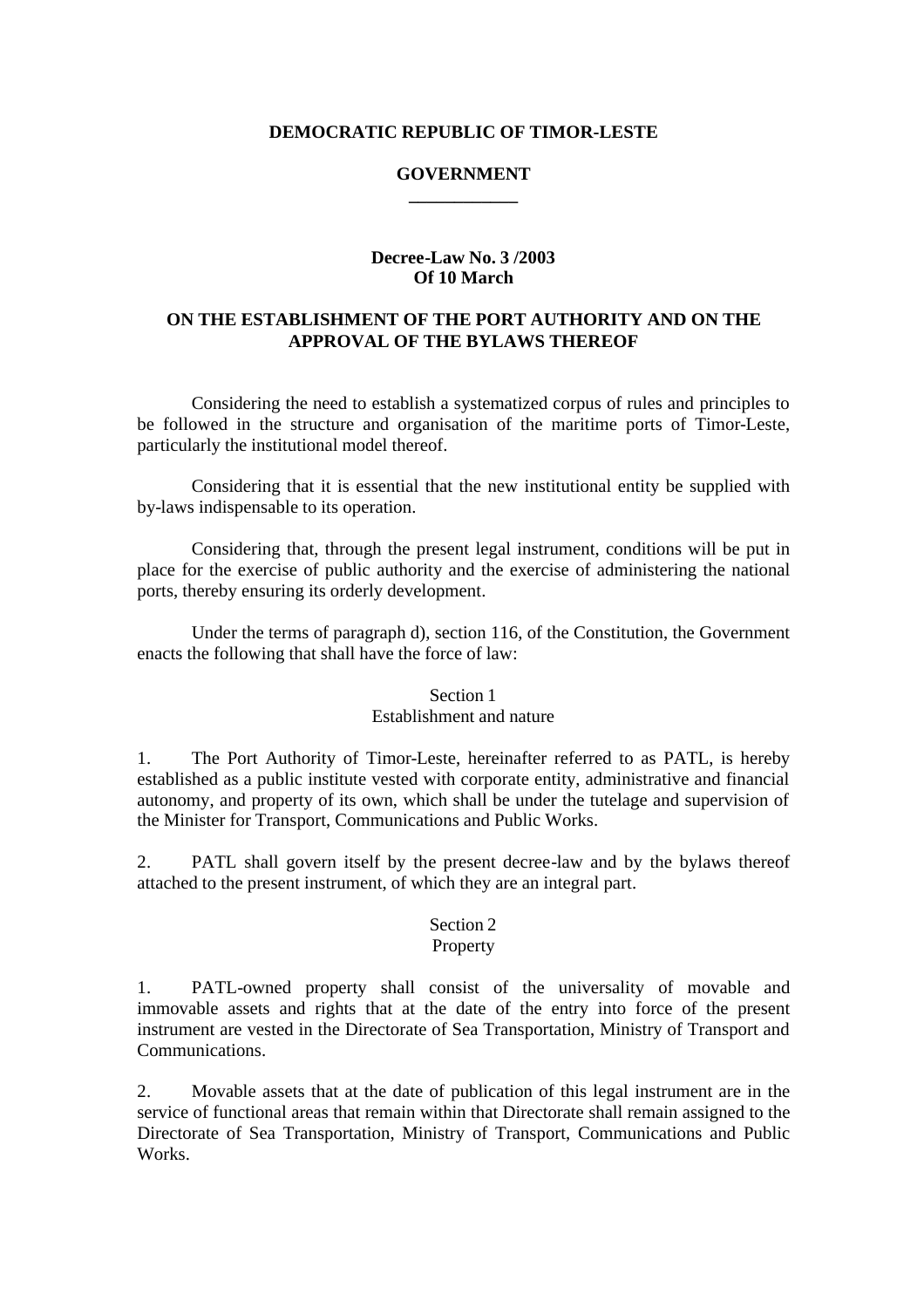3. The listing of assets and rights comprising PATL's initial property shall consist of a list to be submitted, within 90 days from the entry into force of the present instrument, to the Minister for Planning and Finance and the Minister for Transport, Communications and Public Works for approval.

4. PATL shall promote with the competent registries the registration of assets and rights that belong to it and are legally subject to it.

5. For all legal purposes, including those of registration, the list referred to in item 3, once approved in the form of a joint instruction under the terms of the same item, shall constitute an acquisition title, in and of itself, of the assets allotted to PATL by force of the present instrument.

6. Acts relating to the transfer of assets and rights provided for in the present Section are exempt from any taxes and fees.

#### Section 3 Staff

1. Staff from the staffing table of the Directorate of Sea Transportation on an administrative contract of unlimited duration shall be automatically integrated into PATL, maintaining the same legal and professional status in relation to, namely, the nature of the contractual and retirement regime.

2. Staff from the Directorate of Sea Transportation not covered by the preceding item shall be reassigned to PATL, maintaining the same legal and professional status.

# Section 4

# Management and secondments

1. Holders of executive and managerial positions who are members of managerial bodies of the Directorate of Sea Transportation shall remain in office until the date of appointment of the PATL Board of Directors.

2. The PATL Board of Directors shall be appointed within 90 days from the date of the entry into force of the present instrument.

#### Section 5 Transitional clause

Internal rules and regulations shall remain valid within the Directorate of Sea Transportation in all that is not in contravention of the present instrument and the attached Bylaws.

# Section 6

# Revocatory clause

Rules established within the framework of the Indonesian legal system in the field covered by this instrument are hereby repealed.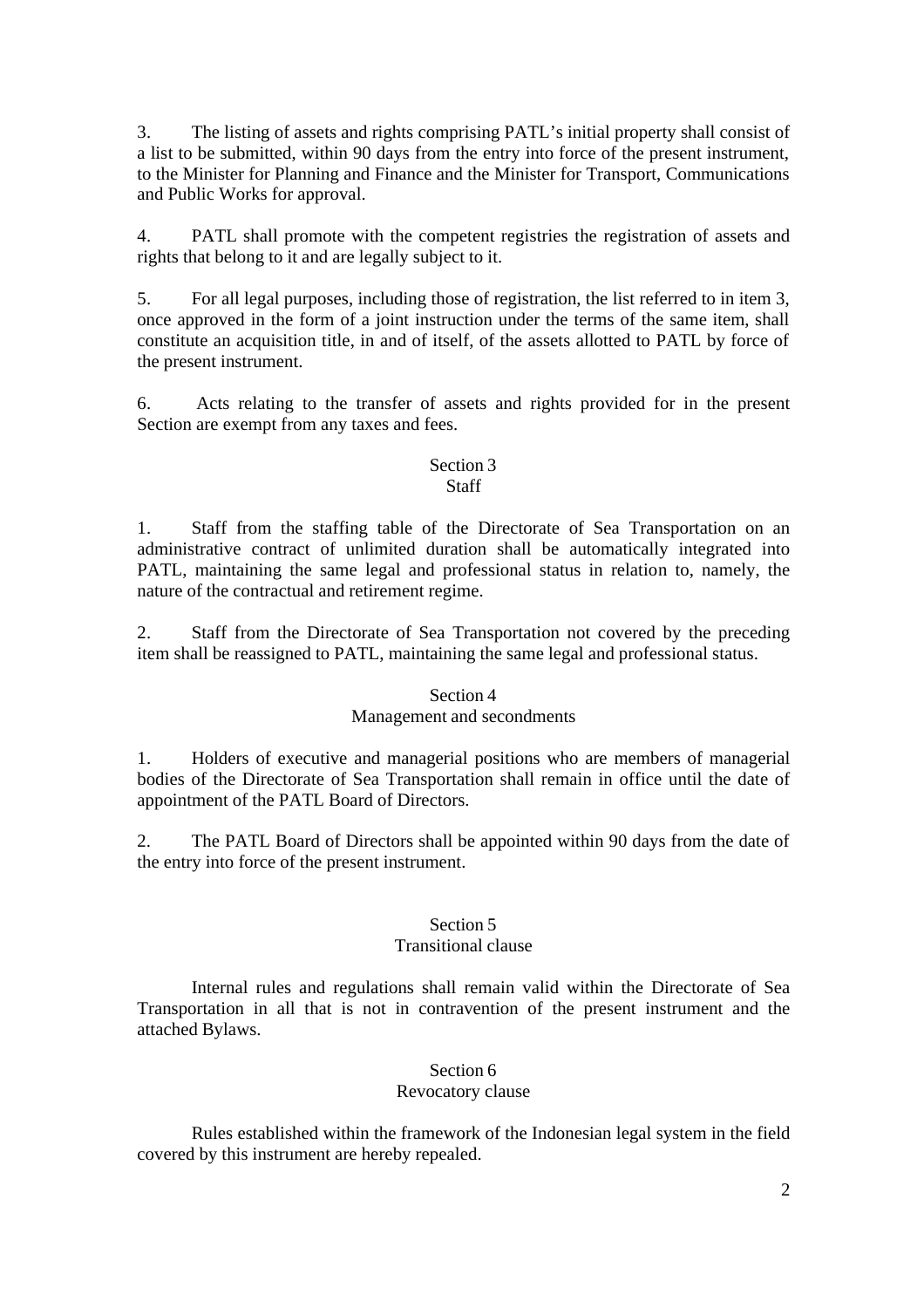# Section 7 Entry into force

The present instrument shall enter into force on the day following that of its publication.

Seen and approved by the Council of Ministers on 18 July 2002.

The Prime Minister

[Signed]

\_\_\_\_\_\_\_\_\_\_\_\_\_\_\_\_\_\_ (Mari Bim Amude Alkatiri)

The Minister for Transport, Communications and Public Works

[Signed]

(Ovídio de Jesus Amaral)

\_\_\_\_\_\_\_\_\_\_\_\_\_\_\_\_\_\_

Promulgated on 15 October 2002.

To be published.

\_\_\_\_\_\_\_\_\_\_\_\_\_\_\_\_\_

The President of the Republic

[Signed]

(José Alexandre Gusmão, Kay Rala Xanana Gusmão)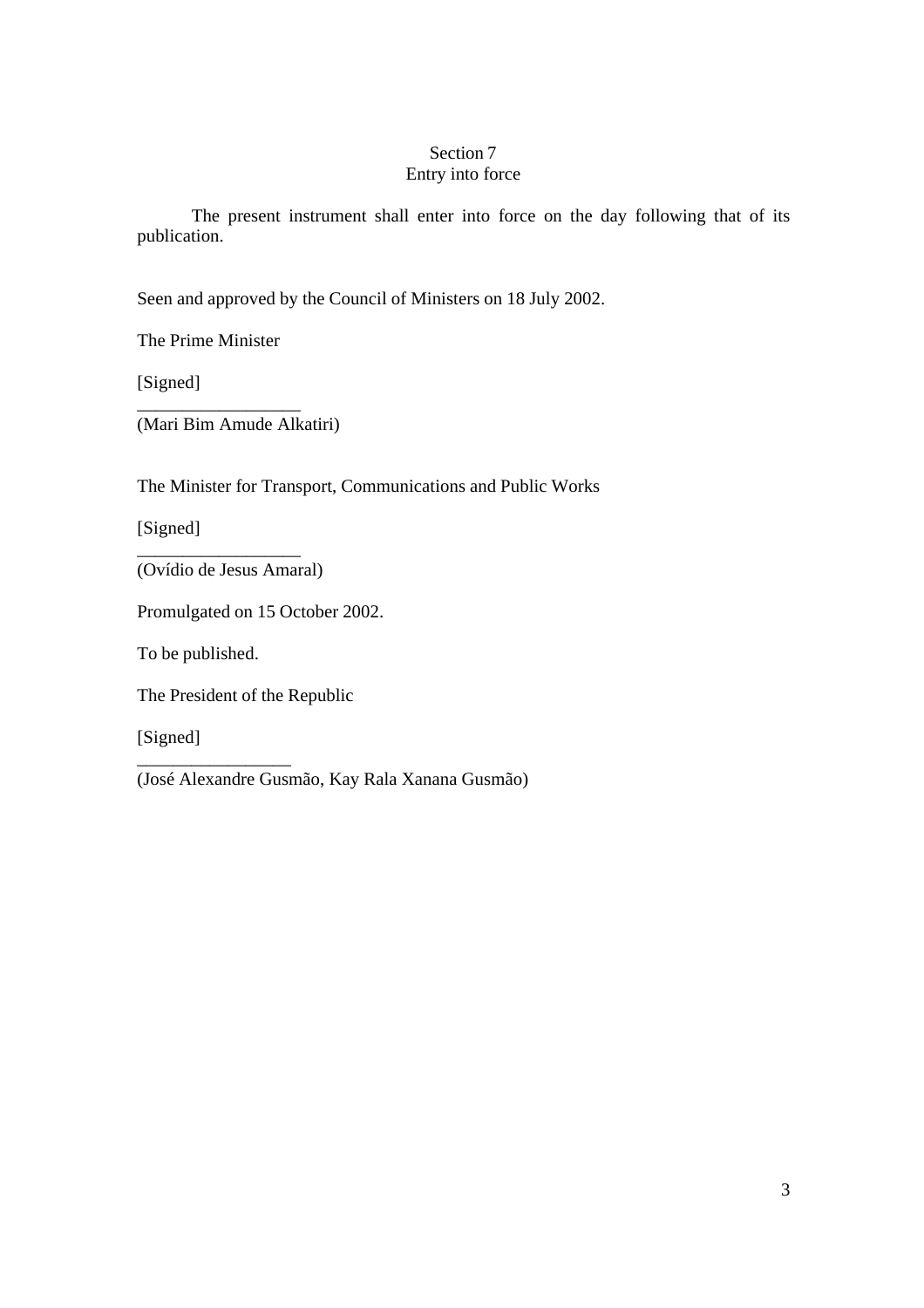### ANNEX

### (referred to in item 2 of section 1) Bylaws of the Port Authority of Timor-Leste (PATL)

# CHAPTER I

### General provisions

#### Section 1

### Nature and seat

1. The Port Authority of Timor-Leste, hereinafter referred to as PATL, is a corporate body established under public law and vested with corporate entity and administrative and financial autonomy and property of its own.

2. PATL shall sit in Dili and may establish or take on any forms of representation in any point of the national territory.

# Section 2

# Regime

PATL shall govern itself by legal rules especially applicable to it, by the present Bylaws and by the respective regulations.

# Section 3

### Tutelage and supervision

1. PATL shall carry out its actions under the tutelage and supervision of the Minister for Transport, Communications and Public Works.

2. In addition to other control powers established by law, the following shall be subject to the approval by the Minister for Planning and Finance and the Minister for Transport, Communications and Public Works:

- a) The work plan and the annual budget;
- b) The annual management report and accounts relating to the financial year;
- c) The staff remunerative regime.

3. Career and disciplinary regulations are subject to the approval of the Minister for Transport, Communications and Public Works and of the Minister for Internal Administration.

# Section 4

### Area of jurisdiction

1. PATL's area of jurisdiction shall comprise all areas of interest to a port, including the ports and slipways of Oecussi, Tíbar, Dili, Dili-Pertamina, Hera, Ataúro, Carabela (Baucau), Com (Los Palos), Betano, Beaço and Suai.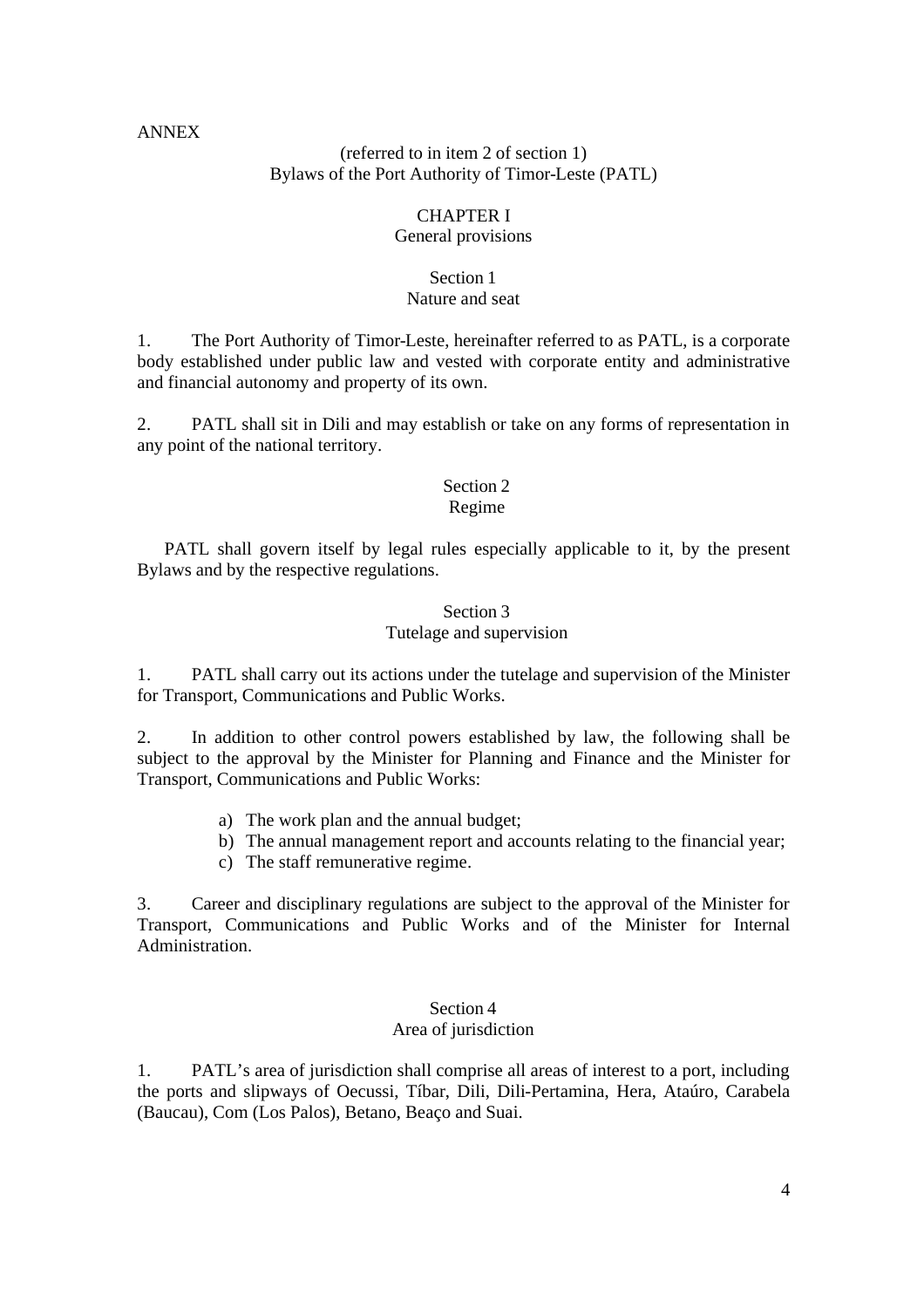2. Without prejudice to third party rights established by third party rights formed at a date prior to 1 January 1975, the entire on-shore area surrounding a port shall be deemed as being of interest to that port, taking into account the longest of the following distances:

- a) The area of effective port activity, demarcated by the adjacent public road or, in the absence of such a road, by the fenced area of a port.
- b) A 50-metre strip toward its interior measured from the low tide line, starting from the two extreme points of a port.

3. All the coastline of Dili, externally demarcated by the coastal road and stretching from the Becora brook, to the east, to Pertamina terminal inclusive, to the west.

### Section 5

### State Public Domain assigned to PATL

1. Pieces of land situated within PATL's area of jurisdiction that are not owned by individuals, as well as berths, wharfs, maritime approaches, and other maritime works therein are deemed as being part of the State public domain assigned to that Institute.

2. Moveable and immovable property vested in PATL, or being part of its property, existing within the area of the State public domain may only be seized or pledged under the same terms as State assets may be.

#### Section 6 Object and responsibilities

1. PATL shall administer the ports situated within its area of jurisdiction, with the aim of economically running, maintaining and developing such ports, including the exercise of the competencies and prerogatives of a port authority as entrusted or as may be entrusted to it, and shall have the following responsibilities:

- a) Manage, administer and develop ports and areas of the maritime public domain within its area of jurisdiction, ensuring the required efficiency in the use of spaces, both in the wet area and on the ground;
- b) Ensure the coordination of, and monitor, activities being carried out within its area of jurisdiction, without prejudice to the responsibilities entrusted to other entities by law;
- c) Provide or ensure the provision of services relating to the functioning of ports within and outside the area of its jurisdiction, namely in assisting ships and ensuring safe navigation;
- d) Prepare plans on port organisation and extension of port areas and submit them to the competent Minister for approval;
- e) Conduct surveys, plans and projects on sea and land works in compliance with approved plans and programmes: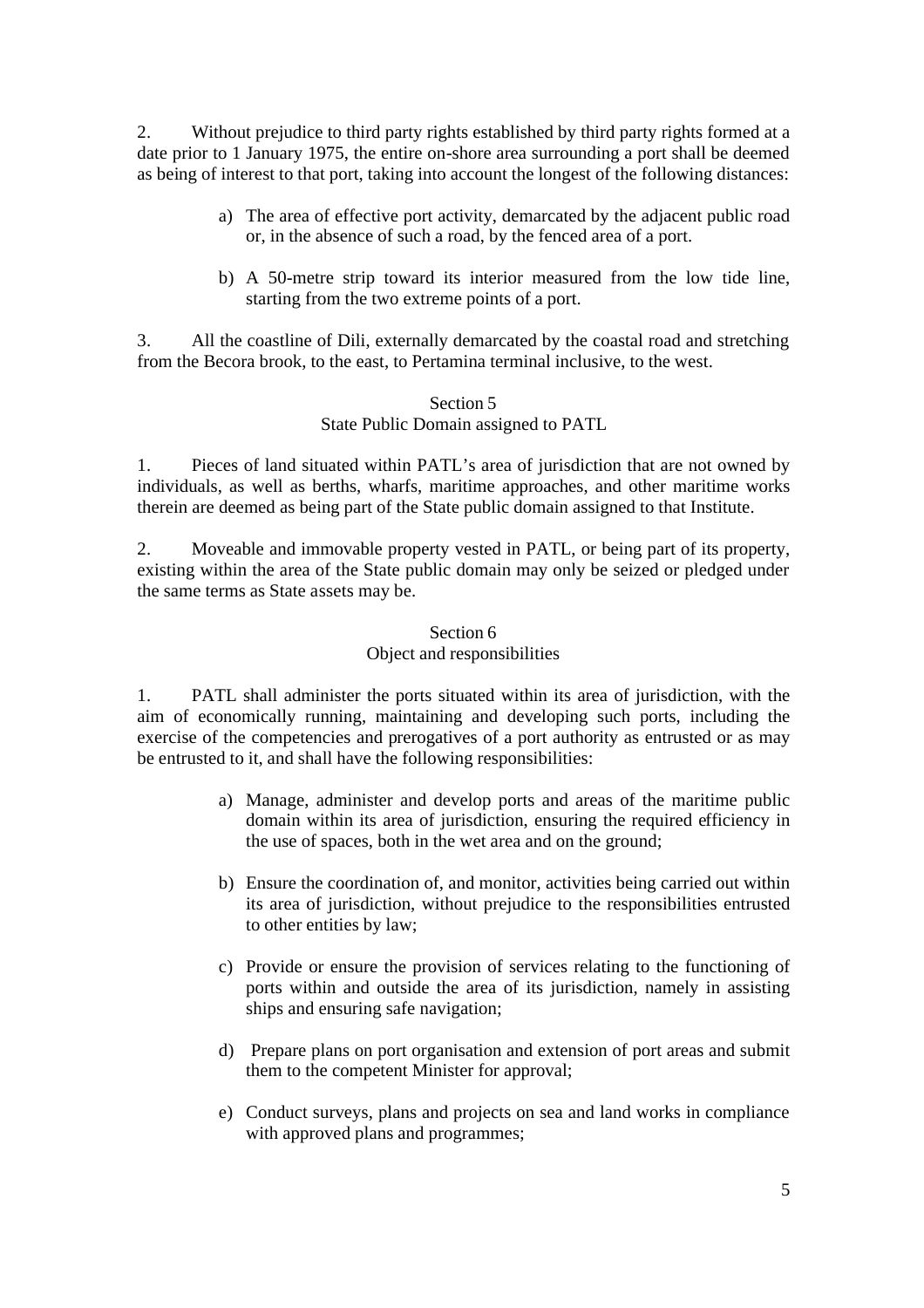- f) Build, acquire, maintain and monitor sea and land works, as well as the floating and land equipment of the ports, and also maintain the bottom of, and the access to, such works;
- g) Design and execute a strategic plan for commercial promotion of the ports under its jurisdiction.

2. PATL officials in charge of supervising or monitoring port services as may be needed shall always be allowed free access on board of ships anchored at the ports or docked at berths within PATL's area of jurisdiction, upon presentation of an identity card issued by PATL accrediting them to carry out such mission.

### Section 7 Inspection and control

1. It is incumbent upon PATL to promote and monitor the enforcement of laws, regulations, rules and technical requirements applicable within the scope of its responsibilities.

2. For the purpose of the preceding item, PATL has authority, either directly or through qualified persons or entities credentialed by it, to proceed with the necessary examinations and verifications.

### Section 8 Collaboration with other entities

PATL may, within the scope of its responsibilities and in order to ensure the adequate development of the ports of its area of jurisdiction, participate in partnerships with local authorities and other public or private entities, as well as enter into management agreements with other public entities.

# Section 9

### Licenses

1. Only PATL may grant licenses for the execution of works directly related to its activities and levy taxes on such works within its area of jurisdiction.

2. The preceding provision shall not preclude advice from the respective local authorities regarding the grant of licenses for the execution of works, under the terms of the applicable legislation.

3. In organising files relating to works or in granting other authorisations or licenses within its area of jurisdiction, PATL shall take into account the interests of the Customs and Naval Defence authorities and the prescriptions that regulate the exercise of the functions of such authorities in this respect.

# Section 10 Embargo or suspension of works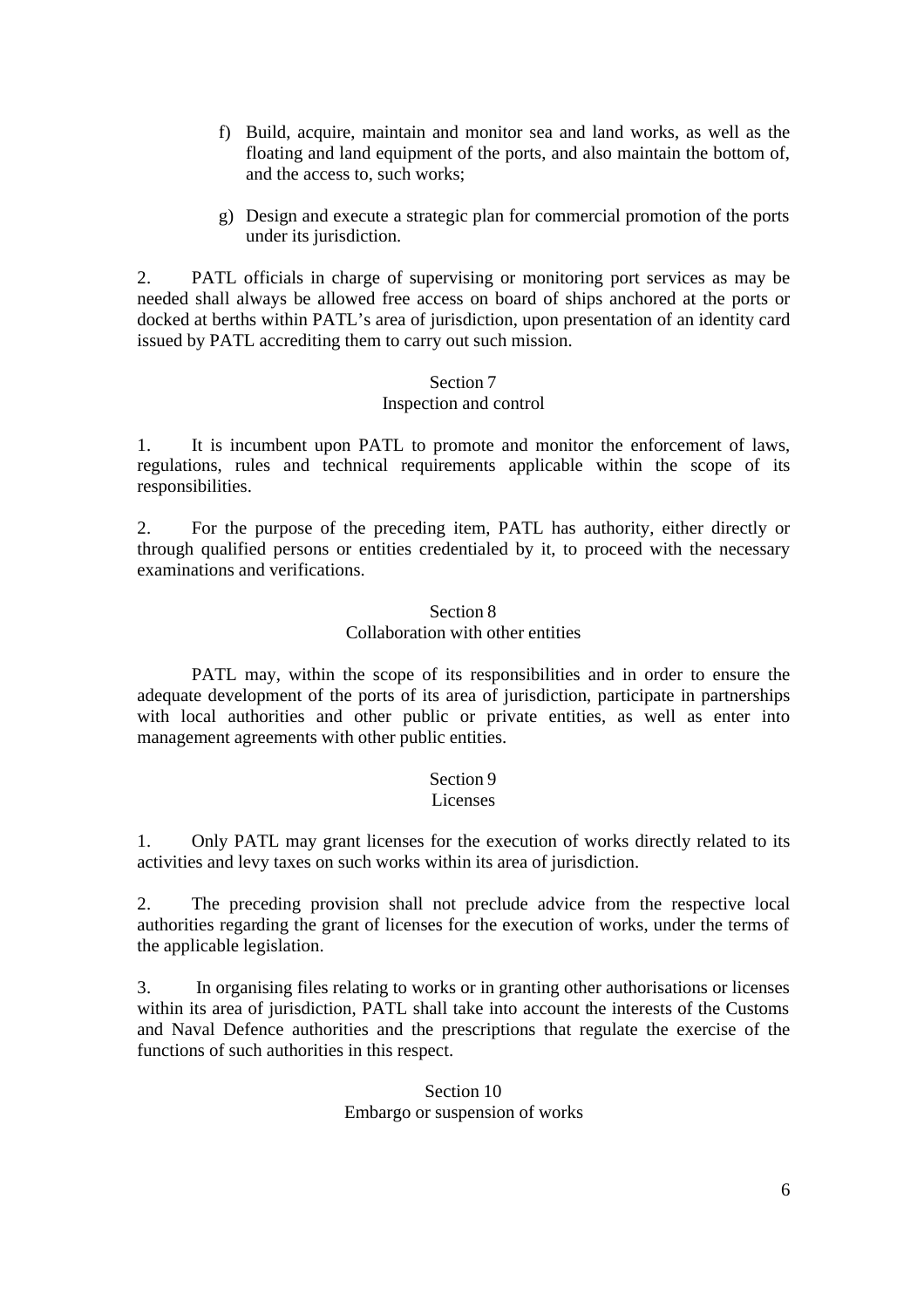In the pieces of land situated within its area of jurisdiction, ongoing works may only be embargoed or suspended:

- a) By PATL, when being executed without a license or in case of violation of the conditions of the license as granted;
- b) By the ministers responsible for the defence, customs monitoring and environment, on grounds concerning the exercise of their competencies.

# Section 11

### Water plumbing

The construction and maintenance of natural watercourses located within PATL's area of jurisdiction shall be carried out in compliance with the following provisions:

- a) The construction and maintenance of plumbing from tributary natural watercourses in the wet area of jurisdiction, as well as the unblocking of such watercourses, when unplumbed, shall, within the extension covered by the same area of jurisdiction, be entrusted to PATL, except if blockage comes about as a result of unnatural factors, in which case expenses related to the unblocking thereof shall be borne by the person who has caused such blockage;
- b) The maintenance and unblocking of drainage ditches and public drainers used exclusively for allowing water in and out in private buildings shall be the responsibility of the respective owners.

# Section 12

### **Pollutants**

1. Where the use of buildings and other facilities to be licensed may result in pollution of any nature, PATL shall obtain prior advice from the entities responsible for environmental protection.

2. Within PATL's area of jurisdiction, the discharge of wastewater from industries and homes in contravention of the legislation in force shall be prohibited.

3. Expenses related to the construction and maintenance of sewers across PATL's area of jurisdiction shall be borne by the services of the State, of the districts or by the concerned individuals.

### **CHAPTER II Competencies and operation of the organs and services;**

# **Section 13 Organs**

PATL shall be comprised of the following organs: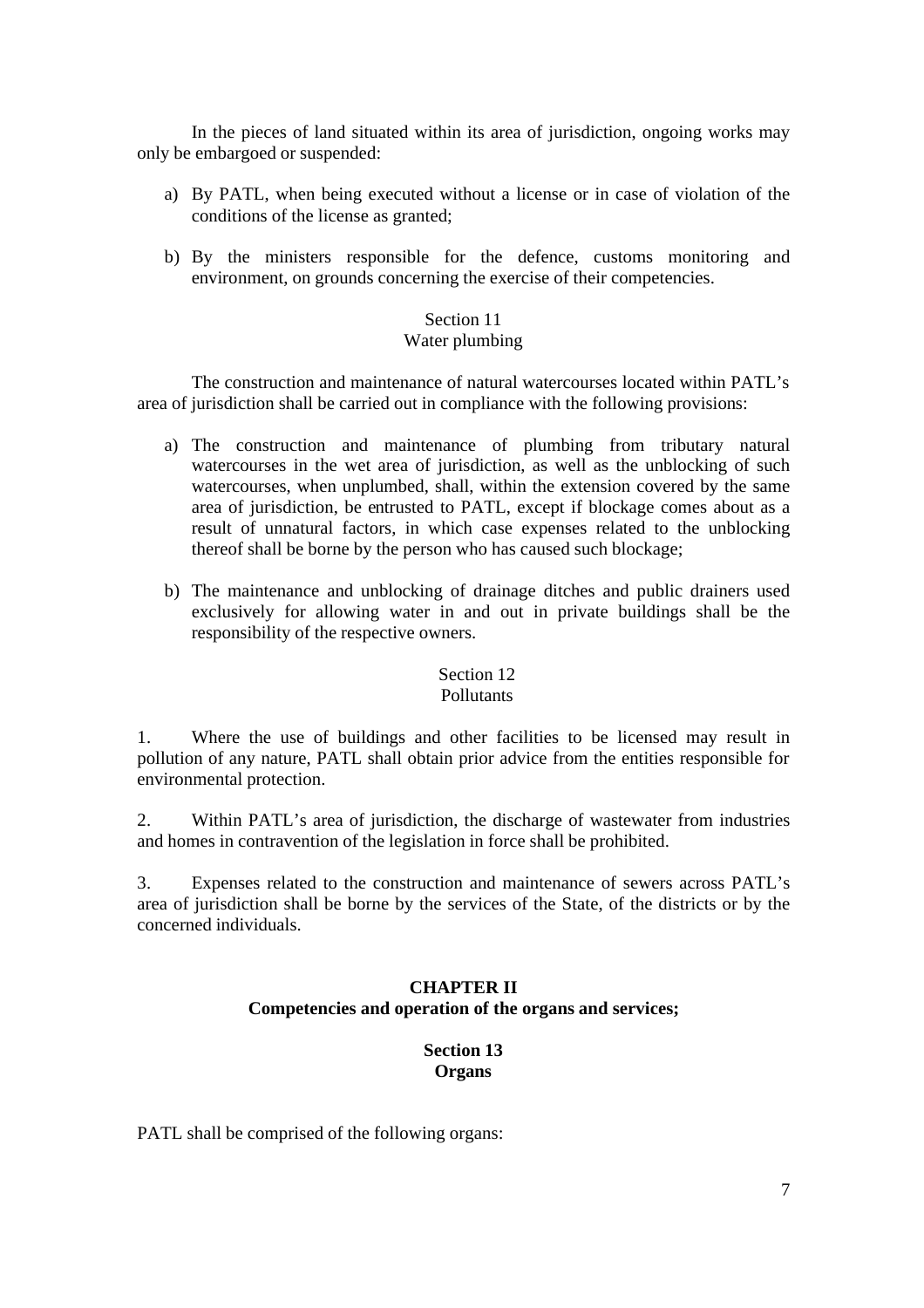- a) The Board of Directors;
- b) The Chairperson of the Board of Directors;
- c) The Monitoring Committee.

# Section 14 Organisation of the services

1. The organisation of the PATL services and internal organic units shall be defined in its own regulation to be approved by the Board of Directors.

2. The organisation of such services shall comply with the criteria of horizontal and vertical specialisation of functions as may prove to be most adequate for the good fulfilment of PATL's responsibilities and the rational use of its resources.

# SECTION I **Board of Directors**

### Section 15 Board of Directors

1. The PATL Board of Directors shall be composed of one chairperson and two voting members, appointed by the Prime Minister and nominated by the Minister for Transport, Communications and Public Works.

2. The term of office of the members of the Board of Directors shall be 3 years renewable.

3. In his or her absence or inability to act, the Board of Directors chairperson shall be replaced by such member as may be designated by the Board.

### Section 16 Competencies of the Board of Directors

The Board of Directors shall ensure the management and operation of PATL, and shall be incumbent upon it, in especial:

- a) Approve PATL's overall structure and organisation;
- b) Conduct studies and prepare port organisation and extension plans, including sea and land works and port equipment, and submit them to the competent Minister for approval;
- c) Build, acquire, maintain and monitor sea and land works, and floating and land port equipment, as well as execute plans to maintain the bottom of, and the access to, such works;
- d) Prepare the regulations required for the running of the ports and submit them to the competent Minister for approval;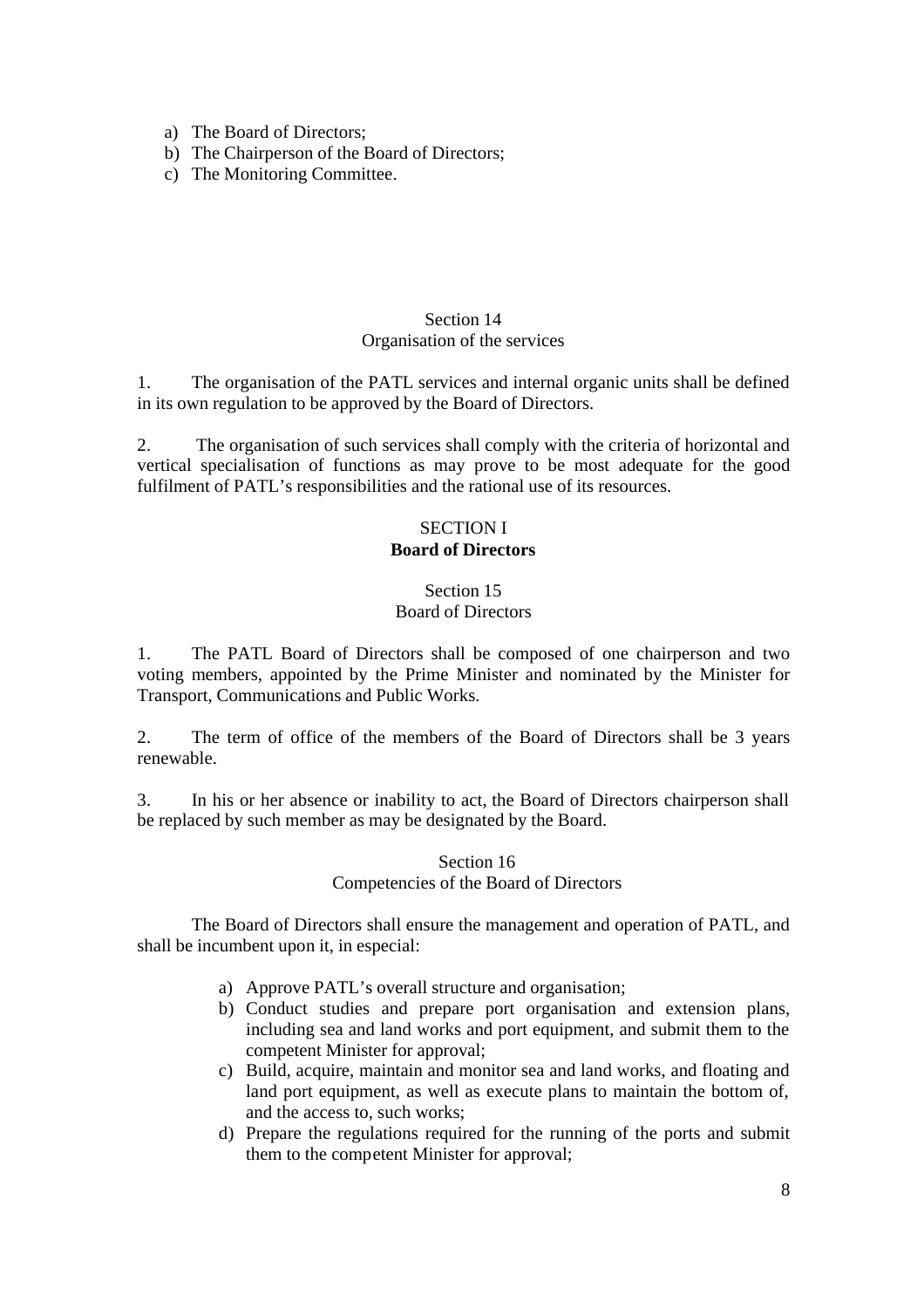- e) Conduct or authorise the carrying out of port or directly related activities concerning the movement of ships and goods, storage and provision of other services such as water, power and fuel supply and equipment rental, as well as apply sanctions provided for in the law, without prejudice to the competencies conferred upon other entities;
- f) Prepare and submit, within the deadlines established by law, annual and multi-annual work plans and budgets to the competent Minister for approval;
- g) Prepare and submit to the competent Minister a progress and financial report pertaining to the previous financial year for approval;
- h) Define and submit the remunerative regime, the career regulation, the staff's disciplinary regulation and staffing maps to the competent Minister for approval;
- i) Appoint and dismiss officers in charge of such services, as well as admit, hire and dismiss staff as required for the execution of PATL competencies and exercise upon the staff the necessary disciplinary power, in accordance with the applicable law;
- j) Ensure pilotage services at ports and bars;
- k) Propose to the competent Minister the creation of free zones or duty-free bonded warehouses at the ports under PATL's jurisdiction;
- l) Approve the acquisition or alienation of assets and equities when not provided for in approved annual budgets and within the limits defined by law;
- m) Grant licenses or concessions to use assets of the State public domain within PATL's area of jurisdiction;
- n) Propose to the competent Minister measures concerning concessions to run port facilities or related activities, as well as concessions to use areas intended for industrial or trade facilities co-related to such activities;
- o) Ask port clients for statistical elements, data or forecasts concerning activities carried out within its area of jurisdiction, the knowledge of which may be of interest in assessing or determining the overall movement at the ports or for any statistical purpose related to PATL's activity;
- p) Propose to the competent Minister the measures required to guarantee the safety of the port facilities, promoting the required regulations and using adequate ways and means;
- q) Take insurances as may be deemed necessary under the terms of the applicable legislation;
- r) Acquire, alienate, or rent immovable property located either within or outside its area of jurisdiction, under the terms of the applicable legislation, following a favourable opinion from the Monitoring Committee;
- s) Levy and collect taxes on the operation of the ports and all other taxes that legally belong to it and authorise the return of unduly levied amounts;
- t) Promote the coercive levy of income taxes on their activities;
- u) Promote the expropriation of immovable property for public purposes and exercise administrative and port servitudes or powers as defined for port reserve areas;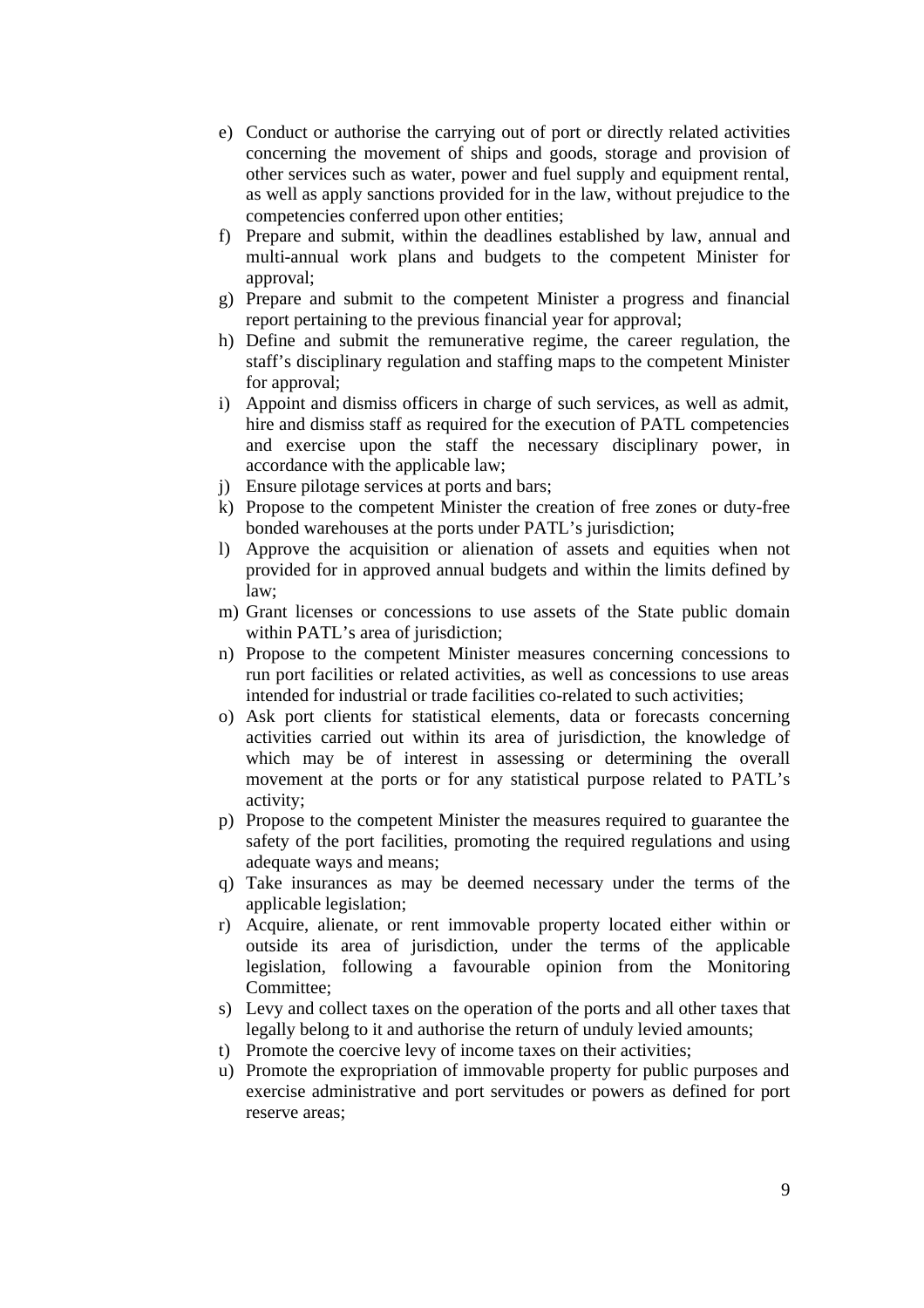v) Approve internal regulations designed for the execution of the present Bylaws and required for the smooth running of such services and monitor the enforcement thereof.

#### Section 17 Delegation of competencies and representation

The Board of Directors may:

- a) Delegate to the chairperson, with the authority to sub-delegate to any of the voting members, the competencies provided for in the preceding section;
- b) Represent itself through a solicitor in acts or contracts to which PATL is a party.

# Section 18 Competencies of the Board of Directors chairperson

It is incumbent upon the Board of Directors chairperson to coordinate and lead activities of the Board of Directors as a whole and, in special:

- a) To convene and chair the Board of Directors meetings, coordinate its activity and promote the execution of its deliberations;
- b) To coordinate the action of all PATL services, making sure that a convenient administrative unity and the highest efficiency thereof are secured;
- c) Whenever exceptional and urgent circumstances so require and the convening of an extra-ordinary meeting of the Board of Directors is not possible, the chairperson may perform any of the acts of the Board of Directors, which shall, nonetheless, be ratified at the first meeting following the performance of such acts;
- d) Represent PATL, in court or elsewhere, namely before the competent Minister, where other agents have not been designated;

# Section 19 Operation of the Board of Directors

1. Board of Directors shall meet ordinarily once a week and extraordinarily when convened by its chairperson, on his or her own initiative or at the request of at least one of its two voting members.

2. Board of Directors may only deliberate when the majority of its members are present.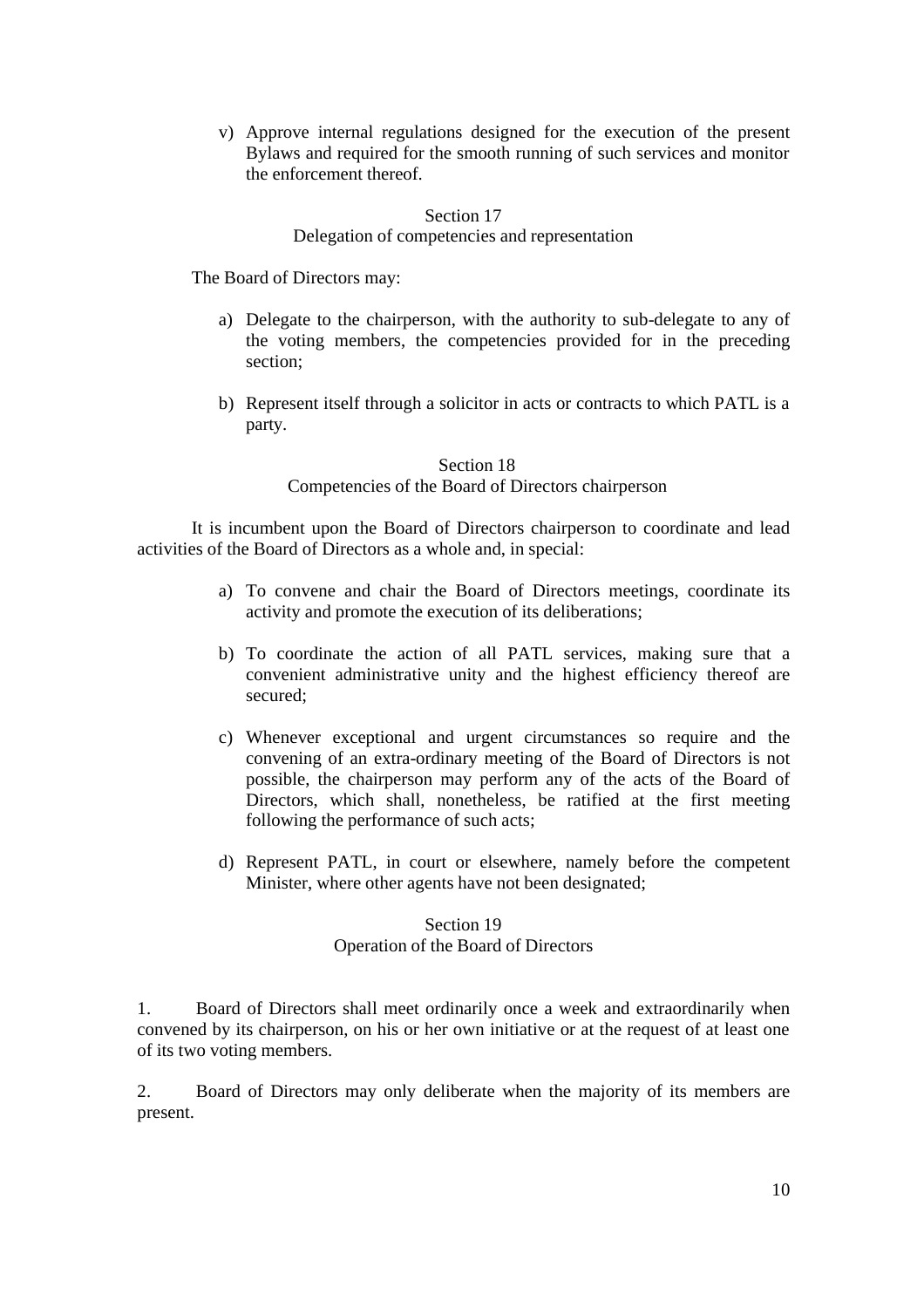3. Deliberations shall be taken by an absolute majority of the expressed votes, with the chairperson, or his or her substitute, being entitled to a casting vote.

4. Deliberations of the Board of Directors shall be recorded in the form of minutes, to be signed by the members present at the meeting.

5. PATL shall assume an obligation before third parties through the signature of two members of the Board of Directors, being one of them that of the chairperson or the person substituting him or her in his or her absence or inability to act.

#### Section 20

#### Status of the Board of Directors members

1. Members of the Board of Directors shall be subject to the status of public managers and shall earn a remuneration as established by a joint instruction issued by the Minister for Planning and Finance, the Minister for Transport, Communications and Public Works, and the member of the Government in charge of Public Administration.

2. The members of the Board of Directors shall exercise their functions in full time.

# SECTION II **Monitoring Committee**

### Section 21 Monitoring Committee

1. The Monitoring Committee shall be composed of one chairperson and two voting members, one of whom shall be an auditor or accountant, to be jointly appointed by the Minister for Planning and Finance and the Minister for Transport, Communications and Public Works.

2. The term of office of the members of the Monitoring Committee shall be 3 years renewable for equal periods.

### Section 22 Competencies of the Monitoring Committee

1. The Monitoring Committee shall ensure that the legal, statutory and regulatory rules applicable to PATL or the activities it carries out are adhered to, being incumbent upon it, in special:

- a) To examine PATL accounting on a regular basis and monitor its progress through data requested from the services;
- b) To monitor the execution of multi-annual work and financial plans, of annual work programmes and of annual budgets;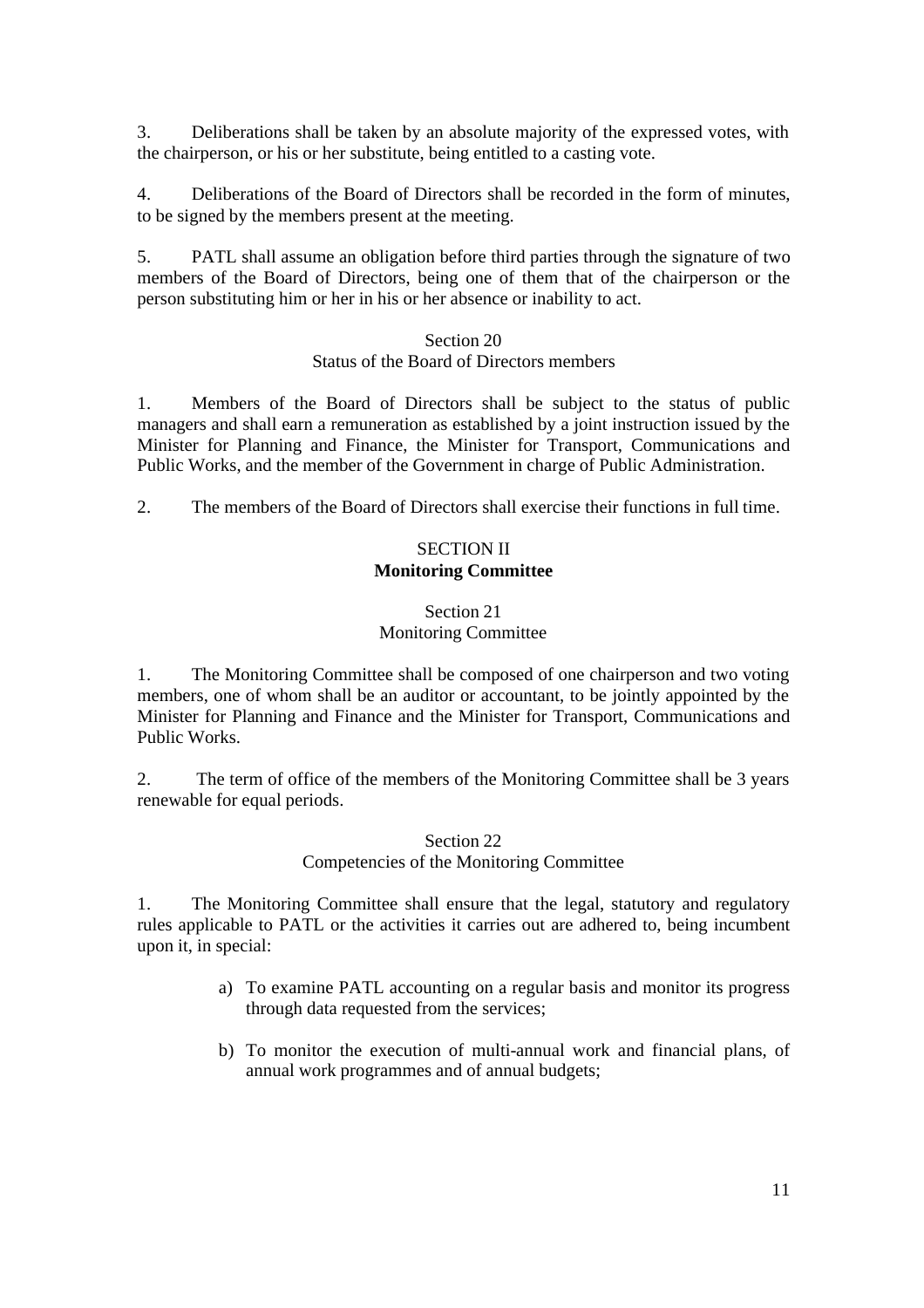- c) To determine the execution of checks and double-checks to ascertain whether book and property values coincide, including those received as a guaranty, deposit or any other title;
- d) Advise on the criteria for evaluating, depreciating and repossessing assets, for establishing provisions, reserves and funds, and for determining results;
- e) Check the accuracy of the financial statement, of the demonstration of results, of the trading account and of the remaining elements to be submitted by the Board of Directors on an annual basis and advise thereon, as well as on the annual report of the said Board;
- f) Bring to the knowledge of the competent Minister any irregularities found in PATL management;
- g) Advise on the legality or convenience of the acts of the Board of Directors where, under the terms of the law, approval thereof or consent thereto is required;
- h) Advise on any issue of interest to PATL submitted to it by the Board of Directors for consideration;
- i) Advise on the acquisition, alienation or encumbrance of immovable property.

2. For the exercise of the competencies as established in this Section, the Monitoring Committee, through its chairperson, may:

- a) Request information and clarifications from the Board of Directors on the course of PATL's operations or activities;
- b) Propose to the Board of Directors external audits whenever it deems that the intended objectives cannot be achieved by PATL's internal audit;
- c) Obtain from entities that may have carried out operations on behalf of PATL information deemed convenient in relation to the services rendered.

3. The Monitoring Committee chairperson may, on his or her own initiative or at the invitation of the Board of Directors chairperson, take part or be represented through other committee members, without a right to vote, at meetings of the Board of Directors.

# Section 23

# Operation of the Monitoring Committee

1. The Monitoring Committee shall meet ordinarily once a month and extraordinarily as and when called by the chairperson, on his or her own initiative or at the request of any other of its members.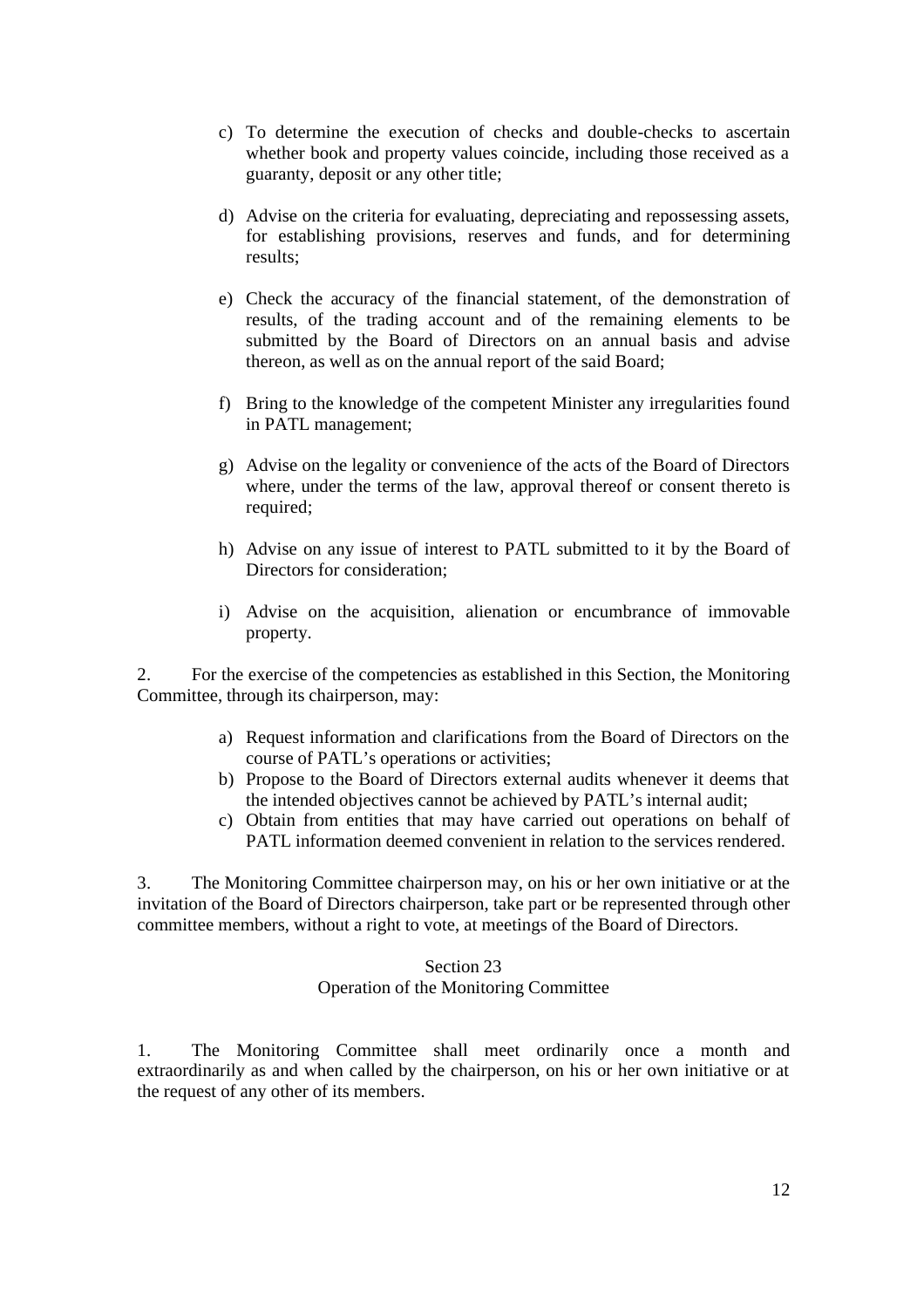2. Members of the Monitoring Committee shall not be entitled to a monthly remuneration while exercising their term of office within the scope of their normal functions as public servants.

### CHAPTER III **Staff**

# Section 24 Regime

PATL staff members shall be covered by an individual labour agreement.

# Section 25 Mobility

1. PATL workers may, regardless of the nature of their contract, perform functions in other entities, on secondment, reassignment or requisition, in accordance with the law.

2. Public Administration functionaries or agents, as well as workers of public or private businesses or public companies, may perform functions in PATL, on reassignment, requisition or secondment.

3. Functions performed under the preceding items shall be carried out with security of tenure of his or her place of origin and without prejudice to any rights, such functions being considered, for the purpose of counting the years of service, as having been performed in the place of origin.

# Section 26

# Powers of authority

1. PATL staff members performing inspection and monitoring functions shall hold the required powers of authority and, in the exercise of such functions, shall enjoy the following prerogatives:

- a) To access and inspect at any time and without a need for prior notice premises, equipment, services and documents of the entities subject to inspection and monitoring by PATL;
- b) To requisition equipment and documents for review;
- c) To identify people who are in flagrant violation of the rules whose observance is incumbent upon it to monitor, in case it is not possible to call in the police authority in time;
- d) Call in administrative and police authorities when deemed necessary for the performance of its functions.

2. The contents of paragraphs a), b) and d) of item 1 shall also be applicable to authorities and agents credentialed by ATPL for the exercise of monitoring functions, under item 2 of Section 7 of the present Bylaws.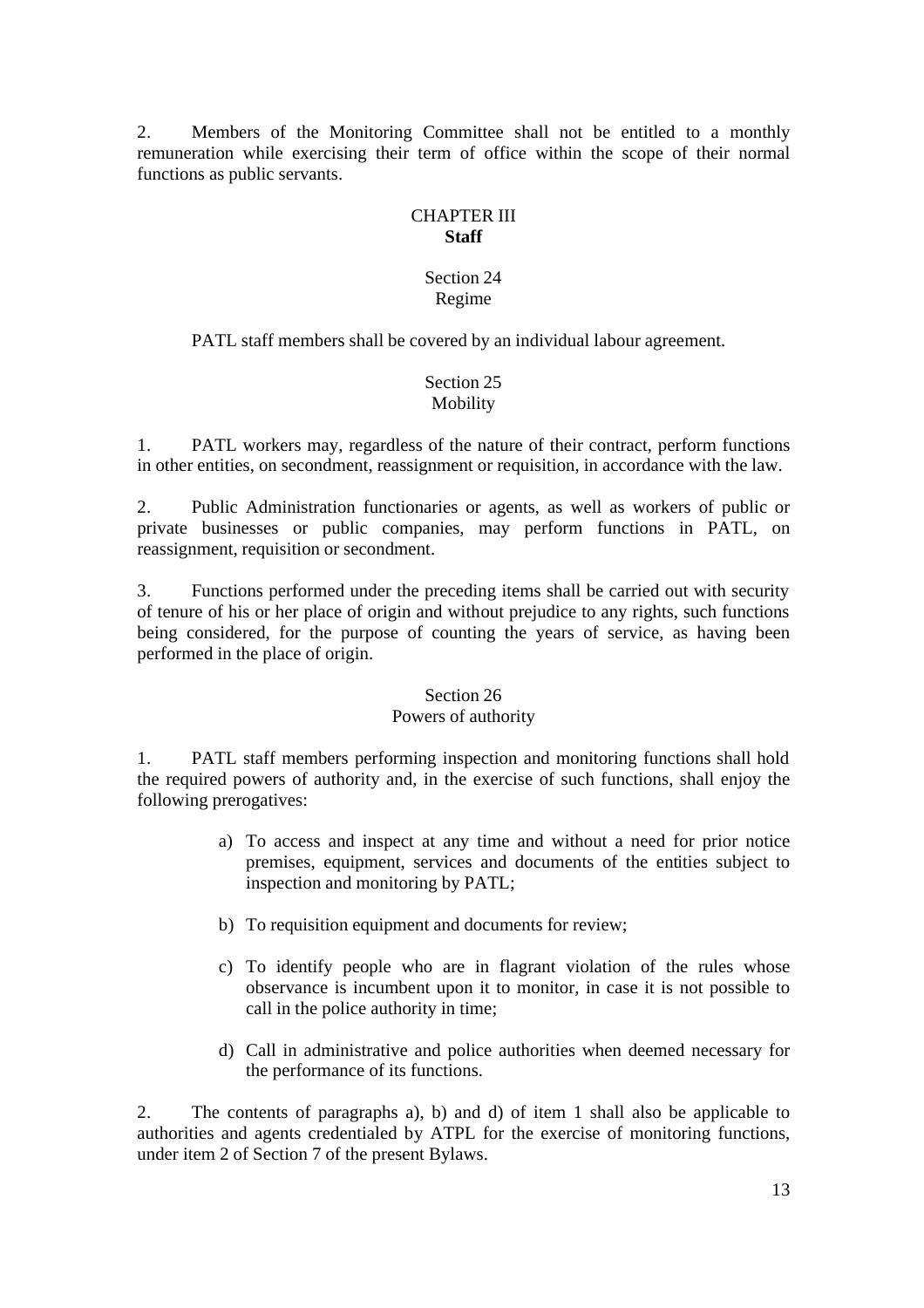3. Workers and agents credentialed by ATPL, the holders of the prerogatives provided for in this Section, shall use a specific identity card, the specimen of which is to be approved by the Board of Directors, and shall wear it visibly while performing their duties.

### CHAPTER IV **Ownership and financial regime**

# Section 27 PATL's revenues

- 1. PATL's revenues shall comprise:
	- a) Amounts resulting from taxes due on the provision of services provided for in the tariff regulation;
	- b) Other amounts due in relation to the direct provision of services;
	- c) Amounts due in relation to the concession of services, concession or licence to use areas within its jurisdiction, buildings, and the rental of equipment, devices and vessels not covered by the tariff regulation;
	- d) Amounts from fines applied as a result of any breach of the provisions of port regulations;
	- e) Financial contributions, subsidies and grants from the State, from administrative bodies or from other public or private entities;
	- f) Bank deposit interest and other revenues derived from capital investment;
	- g) Proceeds from the alienation or encumbrance of assets belonging to it;
	- h) Proceeds from compensations for breakdowns or damage caused to its property;
	- i) Inheritances, legacies or grants as may be given to it;
	- j) Any other revenues as may be allocated to it in accordance with the law;

2. Appropriations and transfers from the State Budget and financial contributions or transfers and subsidies from any other public entities shall also be part of PATL's revenues.

#### Section 28 Financial management tools